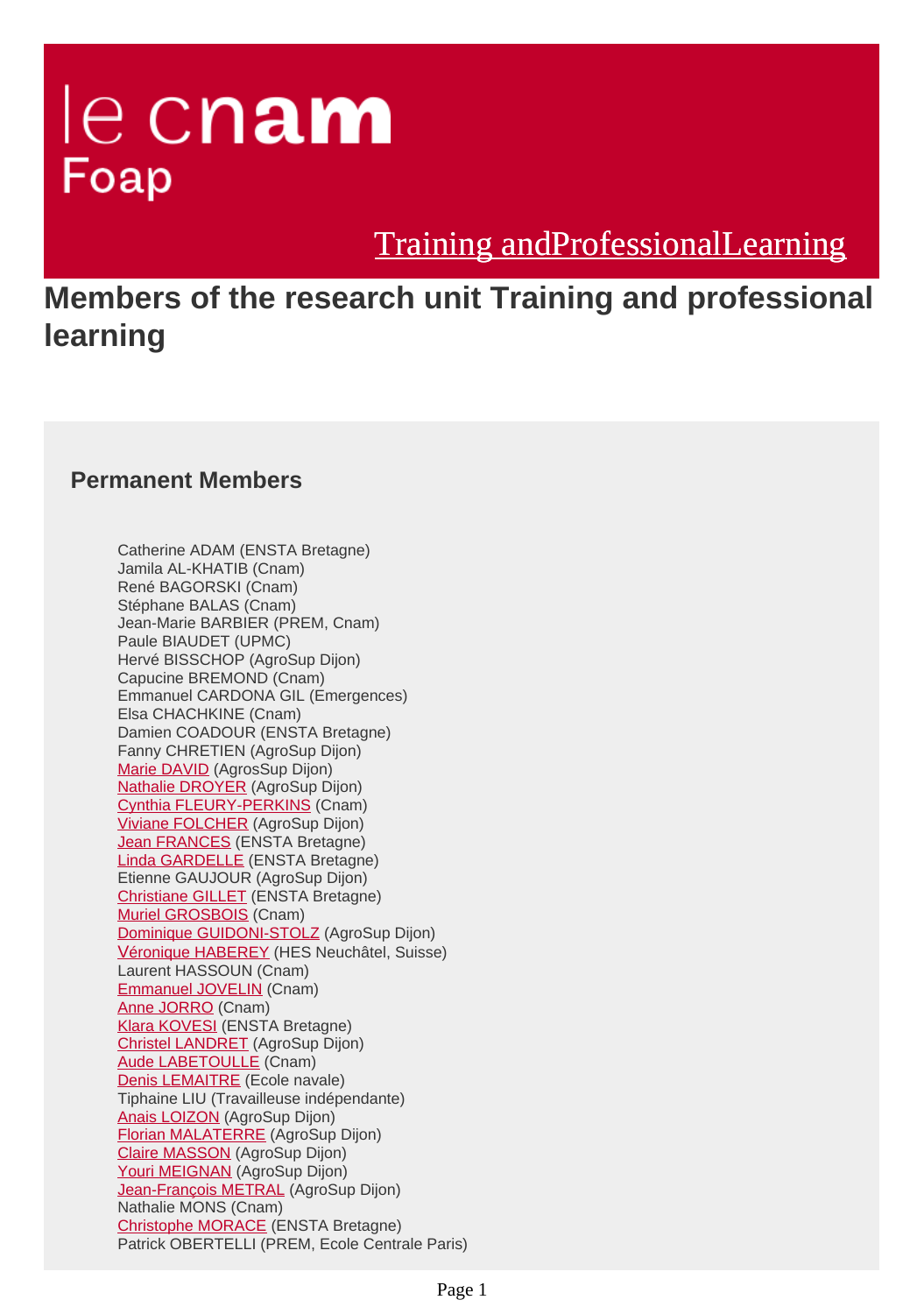[Paul OLRY](https://foap.cnam.fr/le-laboratoire/membres/paul-olry-1049928.kjsp?RH=1622448000058) (AgroSup Dijon) [Marion PAGGETTI](https://foap.cnam.fr/le-laboratoire/membres/marion-paggetti-1283370.kjsp?RH=1622448000058) (AgroSup Dijon) [Lennize PEREIRA PAULO](https://foap.cnam.fr/le-laboratoire/membres/lennize-pereira-paulo-1035023.kjsp?RH=1622448000058) (Sorbonne) [Cécile PLAUD](https://foap.cnam.fr/le-laboratoire/membres/cecile-plaud-1036279.kjsp?RH=1622448000058) (ENSTA Bretagne) Goucem REDJIMI (Ministère de l'éducation nationale et de la Jeunesse) [Pascal ROQUET](https://foap.cnam.fr/le-laboratoire/membres/pascal-roquet-1034994.kjsp?RH=1622448000058) [\(](https://foap.cnam.fr/le-laboratoire/membres/pascal-roquet-1034994.kjsp?RH=1622448000058)Cnam) **Brad TABAS** (ENSTA Bretagne) [Catherine TOURETTE TURGIS](https://foap.cnam.fr/le-laboratoire/membres/catherine-tourette-turgis-1033277.kjsp?RH=1622448000058) (Sorbonne) [Laurent VEILLARD](https://foap.cnam.fr/le-laboratoire/membres/laurent-veillard-1204323.kjsp?RH=1622448000058) (AgroSup Dijon) [Naouel ZOGHLAMI](https://foap.cnam.fr/le-laboratoire/membres/naouel-zoghlami-1033291.kjsp?RH=1622448000058) (Cnam)

#### **Associate Members**

Céline ALCADE (Université Montpellier 3) Emmanuelle BETTON (Cnam) Edwige BOMBARON (Formatrice indépendante) Solange CARTAUT (Université Nice Côte d'Azur) Jean-François CHESNE (Cnesco, Cnam) Philippe DHAUSSY (ENSTA Bretagne) Martine DUTOIT (Institut Catholique de Paris) Sonia EL AMDOUNI (Cnam) Charles-Antoine GAGNEUR (Consultant indépendant) Myriam GRABER (HES Neuchâtel, Suisse) Jérôme GUERIN (Université Brest Ouest) Saliha HADNA (ENSTA Bretagne) Otilia HOLGADO (Université de Sherbrooke) Camille JACOB (Université de Portsmouth) Marianne LAFITTE-COTTARRE (CHU de Bordeaux) Maria Chiara PACQUOLA (Université de Padoue) Long PHAM QUANG (Hôpitaux de Paris) Fabienne SABOYA Anne-Lise ULMANN (Cnam) Jean VANNEREAU (Université de Bordeaux)

## **PhD (2018-2021)**

Daher AHMED FARAH Hervé de BISSCHOP Gardiner DESRAVINS Annie FARRAYRE Isabelle GABORIEAU Sarah GARNIER-MACLER Anne-Valérie HOUSSEAU Marie-Jasmine HYPPOLITE Laurence LEDESMA Myriam LEONARD Angélique MARTIN